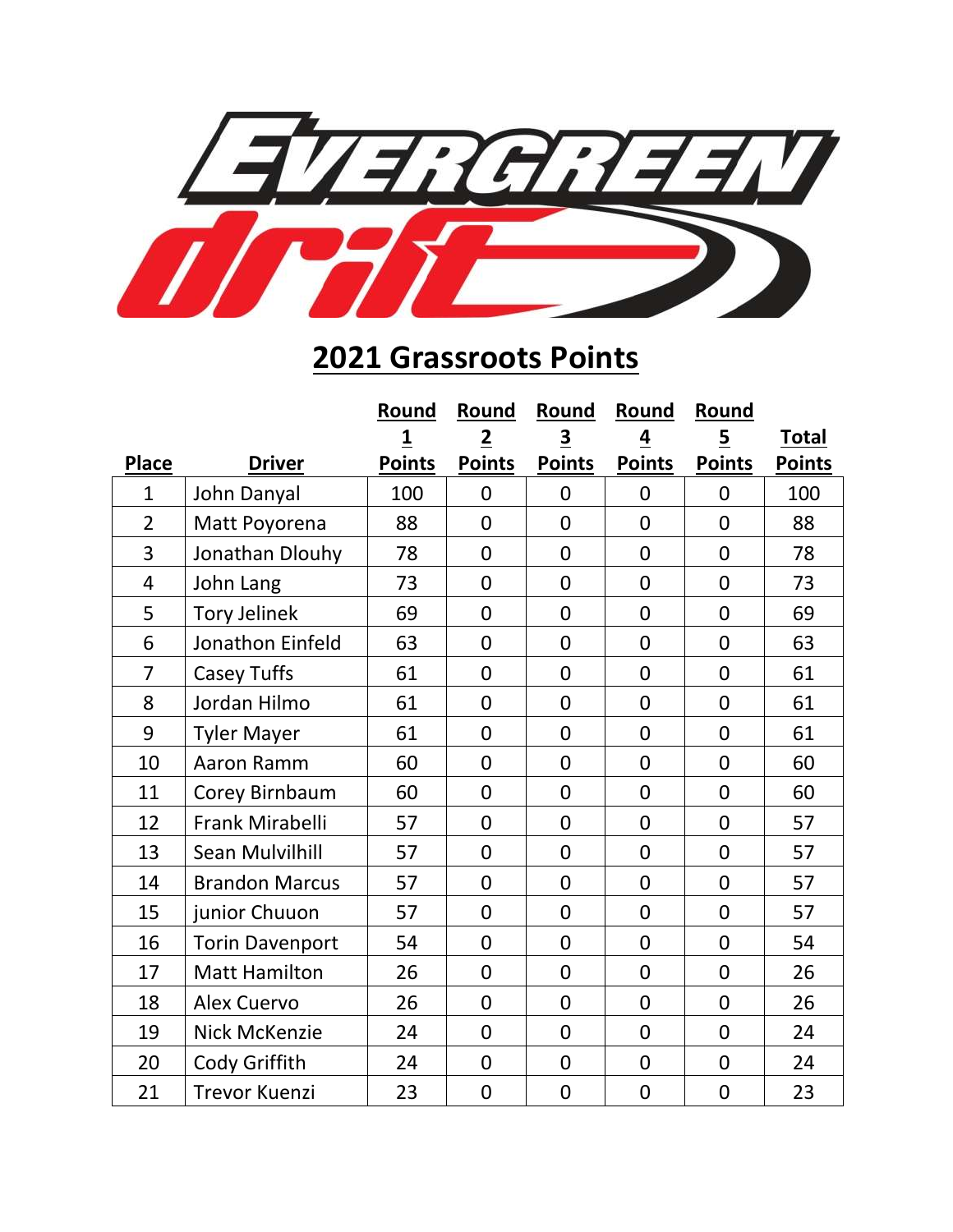| 22 | Royce Tanner            | 23          | $\mathbf 0$    | 0              | $\mathbf 0$    | $\mathbf 0$    | 23               |
|----|-------------------------|-------------|----------------|----------------|----------------|----------------|------------------|
| 23 | <b>Jade Reimer</b>      | 20          | $\overline{0}$ | 0              | $\overline{0}$ | $\overline{0}$ | 20               |
| 24 | <b>Aaron Soria</b>      | 20          | $\overline{0}$ | $\overline{0}$ | $\mathbf 0$    | $\overline{0}$ | 20               |
| 25 | Jarret Robertson        | 20          | $\overline{0}$ | $\overline{0}$ | $\mathbf 0$    | $\mathbf 0$    | 20               |
| 26 | Cole Werner             | 20          | $\mathbf 0$    | 0              | $\mathbf 0$    | $\overline{0}$ | 20               |
| 27 | Dario Retych            | 18          | $\mathbf 0$    | 0              | $\mathbf 0$    | $\mathbf 0$    | 18               |
| 28 | <b>Gabe Niederle</b>    | 18          | $\mathbf 0$    | 0              | $\mathbf 0$    | $\overline{0}$ | 18               |
| 29 | <b>Chayse Pengilly</b>  | 16          | $\overline{0}$ | $\overline{0}$ | $\mathbf 0$    | $\mathbf 0$    | 16               |
| 30 | <b>Spencer Bolte</b>    | 15          | $\mathbf 0$    | 0              | $\mathbf 0$    | $\mathbf 0$    | 15               |
| 31 | <b>Jared Bradfield</b>  | 15          | $\mathbf 0$    | 0              | $\mathbf 0$    | $\overline{0}$ | 15               |
| 32 | <b>Avery Thomas</b>     | 15          | $\mathbf 0$    | 0              | $\mathbf 0$    | $\mathbf 0$    | 15               |
| 33 | Luke Stang              | 15          | $\mathbf 0$    | $\mathbf 0$    | $\mathbf 0$    | $\overline{0}$ | 15               |
| 34 | <b>Ryan Miller</b>      | 13          | $\mathbf 0$    | 0              | $\mathbf 0$    | $\overline{0}$ | 13               |
| 35 | <b>Kyle Haase</b>       | 13          | $\overline{0}$ | $\mathbf 0$    | $\mathbf 0$    | $\mathbf 0$    | 13               |
| 36 | <b>Keenen Patterson</b> | 13          | $\overline{0}$ | 0              | $\mathbf 0$    | $\overline{0}$ | 13               |
| 37 | <b>Tyler Brown</b>      | 13          | $\mathbf 0$    | $\mathbf 0$    | $\mathbf 0$    | $\mathbf 0$    | 13               |
| 38 | <b>Andrew Magley</b>    | 13          | $\mathbf 0$    | 0              | $\mathbf 0$    | 0              | 13               |
| 39 | <b>Addison Demeire</b>  | 10          | $\mathbf 0$    | $\mathbf 0$    | $\mathbf 0$    | $\overline{0}$ | 10               |
| 40 | <b>Alex Borrell</b>     | 10          | $\mathbf 0$    | $\mathbf 0$    | $\mathbf 0$    | $\mathbf 0$    | 10               |
| 41 | Luis Salazar            | 10          | $\mathbf 0$    | 0              | $\mathbf 0$    | $\overline{0}$ | 10               |
| 42 | <b>Josh Duncan</b>      | 10          | $\overline{0}$ | $\mathbf 0$    | $\mathbf 0$    | $\mathbf 0$    | 10               |
| 43 | Josh Wagner             | 10          | $\overline{0}$ | $\mathbf 0$    | $\mathbf 0$    | $\mathbf 0$    | 10               |
| 44 | Zach Emery              | 10          | $\mathbf 0$    | $\mathbf 0$    | $\mathbf 0$    | $\mathbf 0$    | 10               |
| 45 | <b>Kaeleb Nichols</b>   | 10          | 0              | 0              | $\mathbf 0$    | $\mathbf 0$    | 10               |
| 46 | Jacob London            | 10          | 0              | 0              | 0              | $\mathbf 0$    | 10               |
| 47 | <b>Alex Chavez</b>      | 10          | 0              | 0              | $\mathbf 0$    | $\mathbf 0$    | 10               |
| 48 | Xavier Kober            | 10          | 0              | 0              | $\mathbf 0$    | $\mathbf 0$    | 10               |
| 49 | Neil Poyorena           | 5           | 0              | 0              | $\mathbf 0$    | 0              | 5                |
| 50 | <b>Robert Hamilton</b>  | 5           | 0              | 0              | 0              | 0              | 5                |
| 51 | <b>Trevor Smith</b>     | 5           | 0              | 0              | 0              | $\mathbf 0$    | 5                |
| 52 | Gabe Clark              | 5           | 0              | 0              | $\mathbf 0$    | $\overline{0}$ | 5                |
| 53 |                         | 0           | 0              | 0              | 0              | $\mathbf 0$    | $\mathbf 0$      |
| 54 |                         | $\mathbf 0$ | $\mathbf 0$    | $\mathbf 0$    | $\mathbf 0$    | $\pmb{0}$      | $\boldsymbol{0}$ |